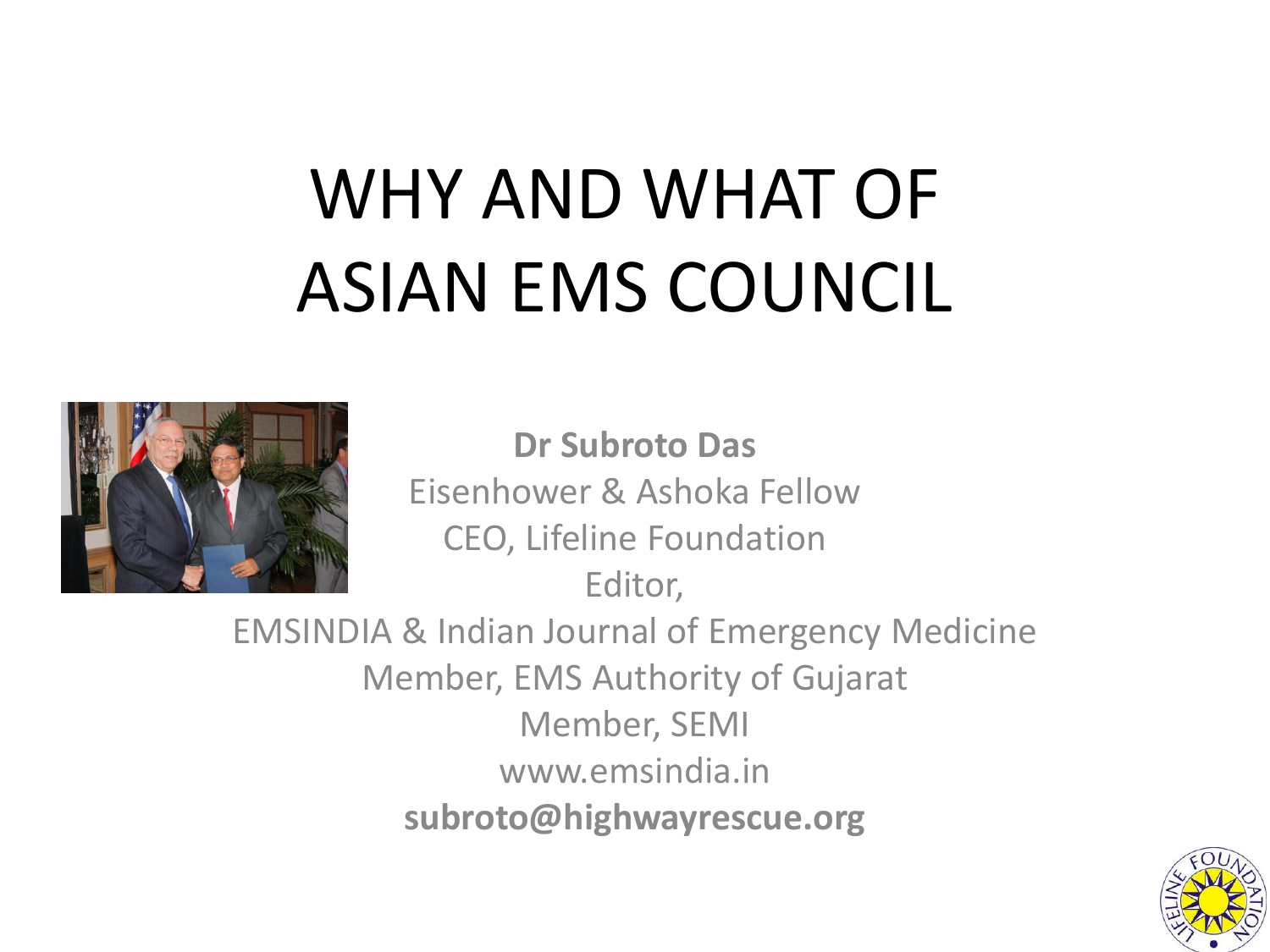- Pioneered EMS over large geog. areas – consortium is 2 nd biggest EMS provider
- Catalysing EMS in Sri Lanka & Bangladesh
- First & only indexed journal on EMS/EM in South Asia
- EMS/EM portal in India
- Partnerships with world leaders





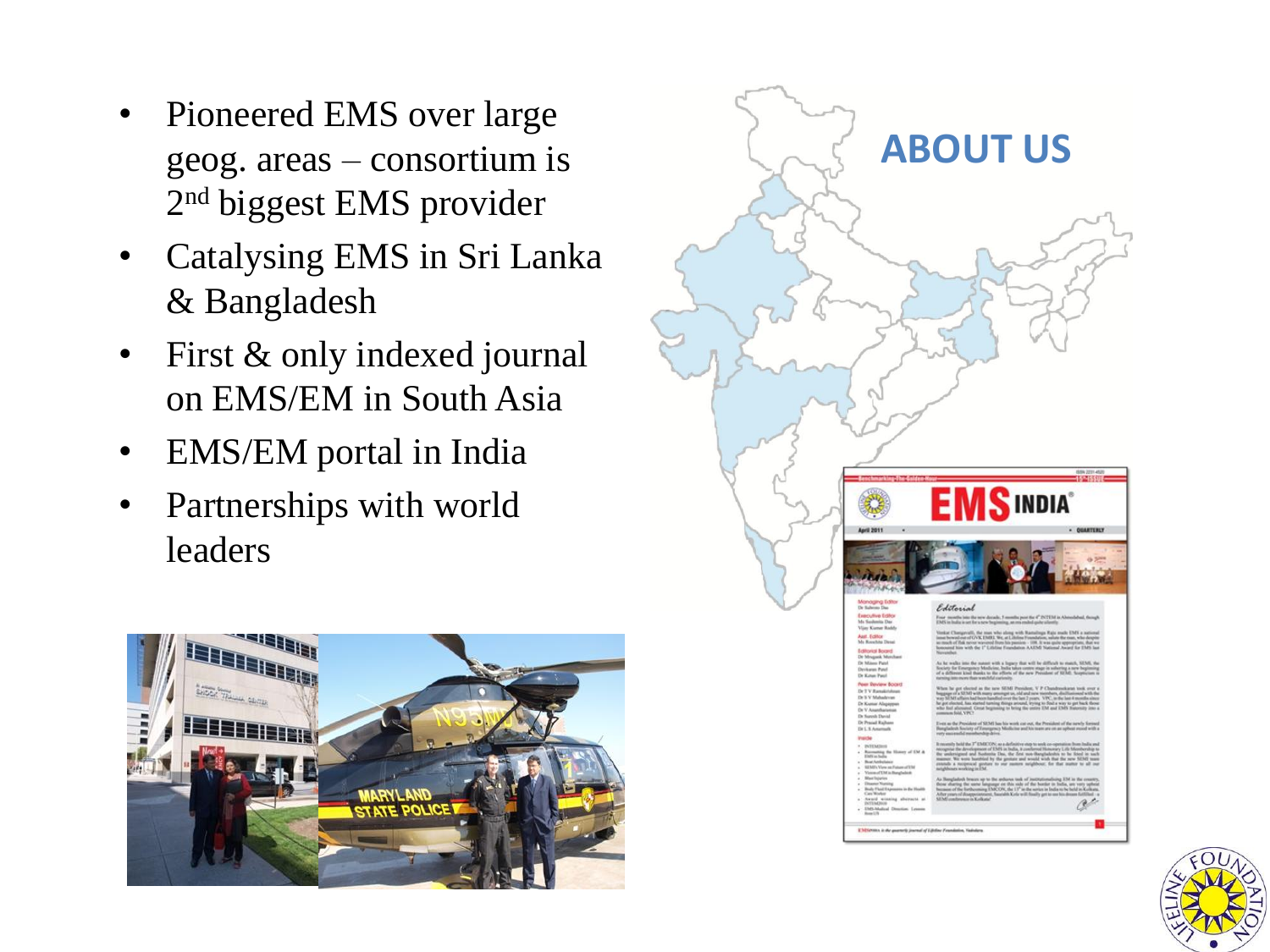### Countries with Developed or Developing EMS in Asia

- **Singapore**
- **Thailand**
- **Malaysia**
- Taiwan
- Japan
- China
- South Korea
- Cambodia
- India
- Sri Lanka
- Bangladesh
- Pakistan
- Bahrain
- Dubai (UAE)
- Turkey



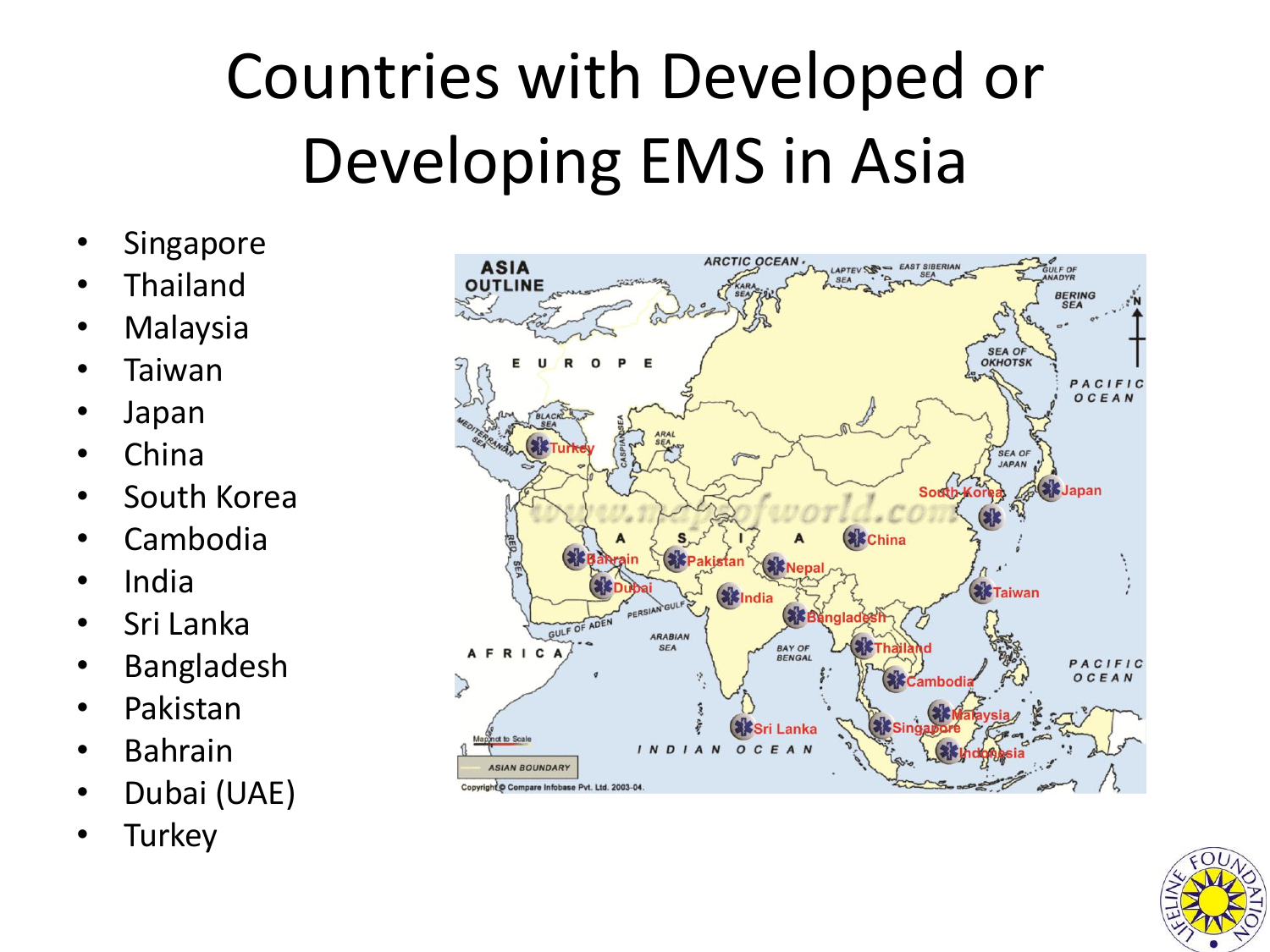## Aim

- To provide
	- right care
	- right time
	- right place
	- right provider
- Quality of care
- Cost of care
- Private participation (in countries with socioeconomic conditions like India)

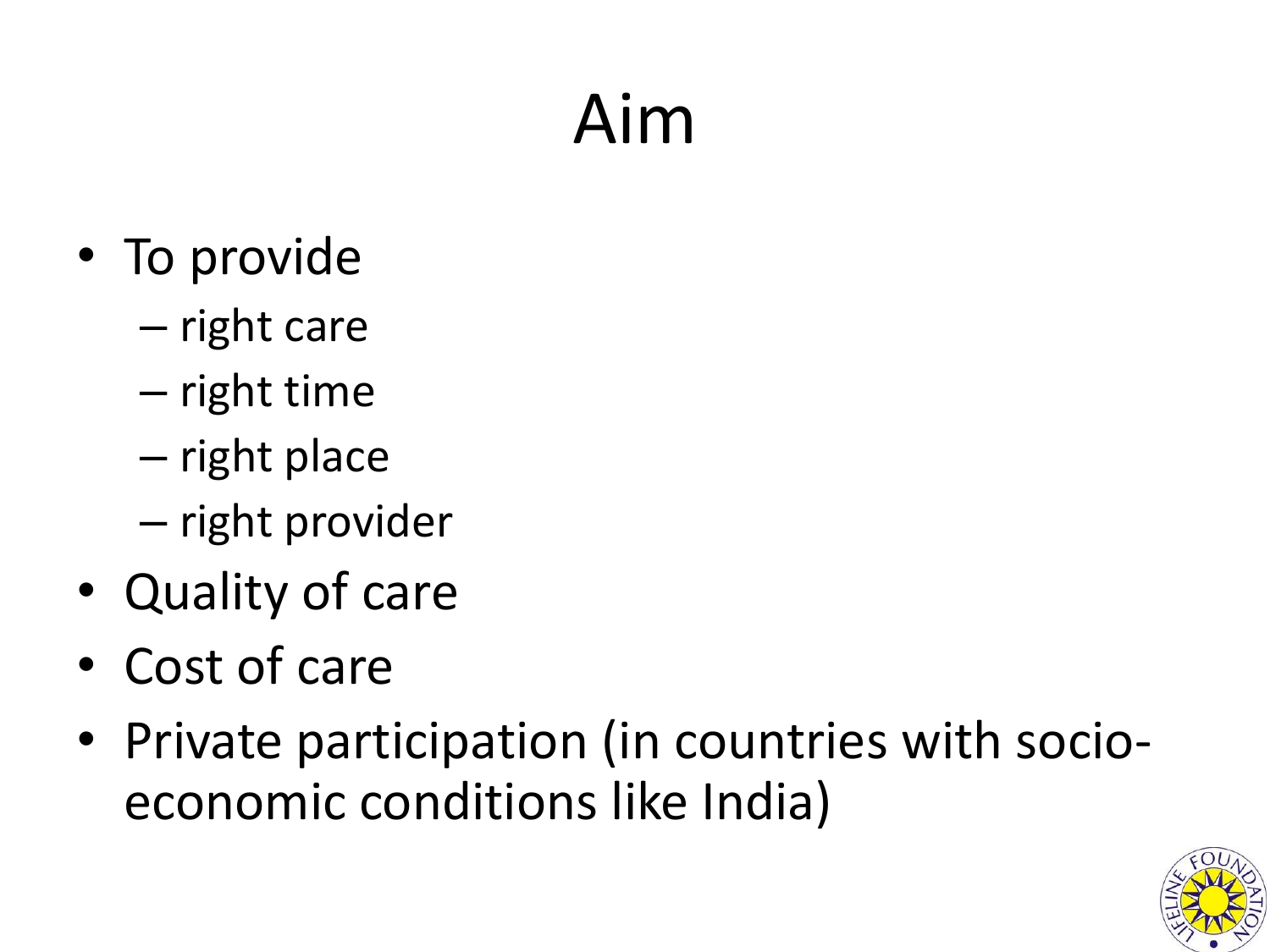## Necessity for EMS Council



- Journals
- **Sensitising Governments**  An organisational stand will help to sensitise reluctant governments

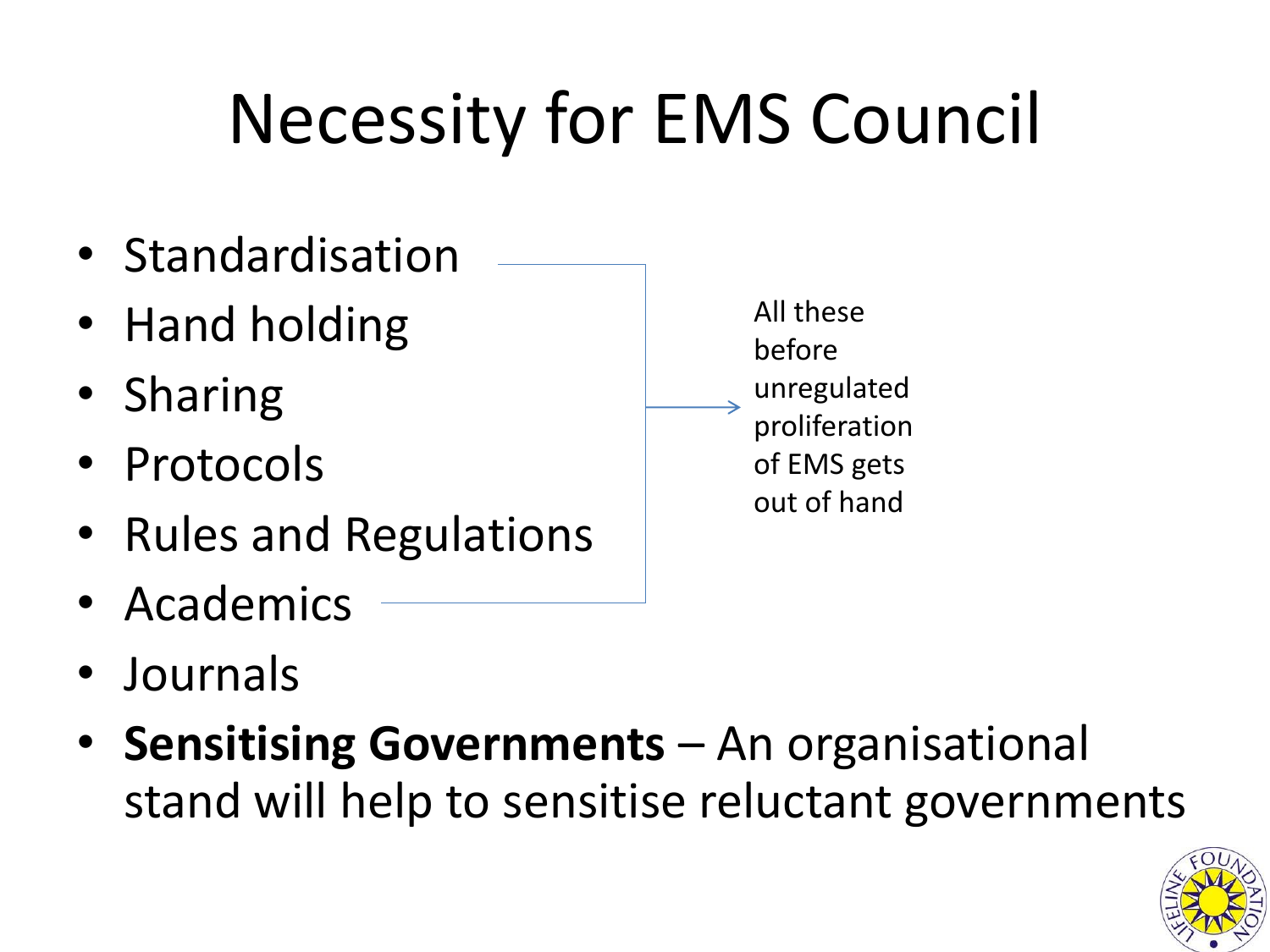### Our experience

- India
	- Gujarat
	- EMS Act
	- Protocols and standards
	- Influencing other governments
	- Transparency
	- PPP
- Sri Lanka
- Bangladesh
- Bhutan



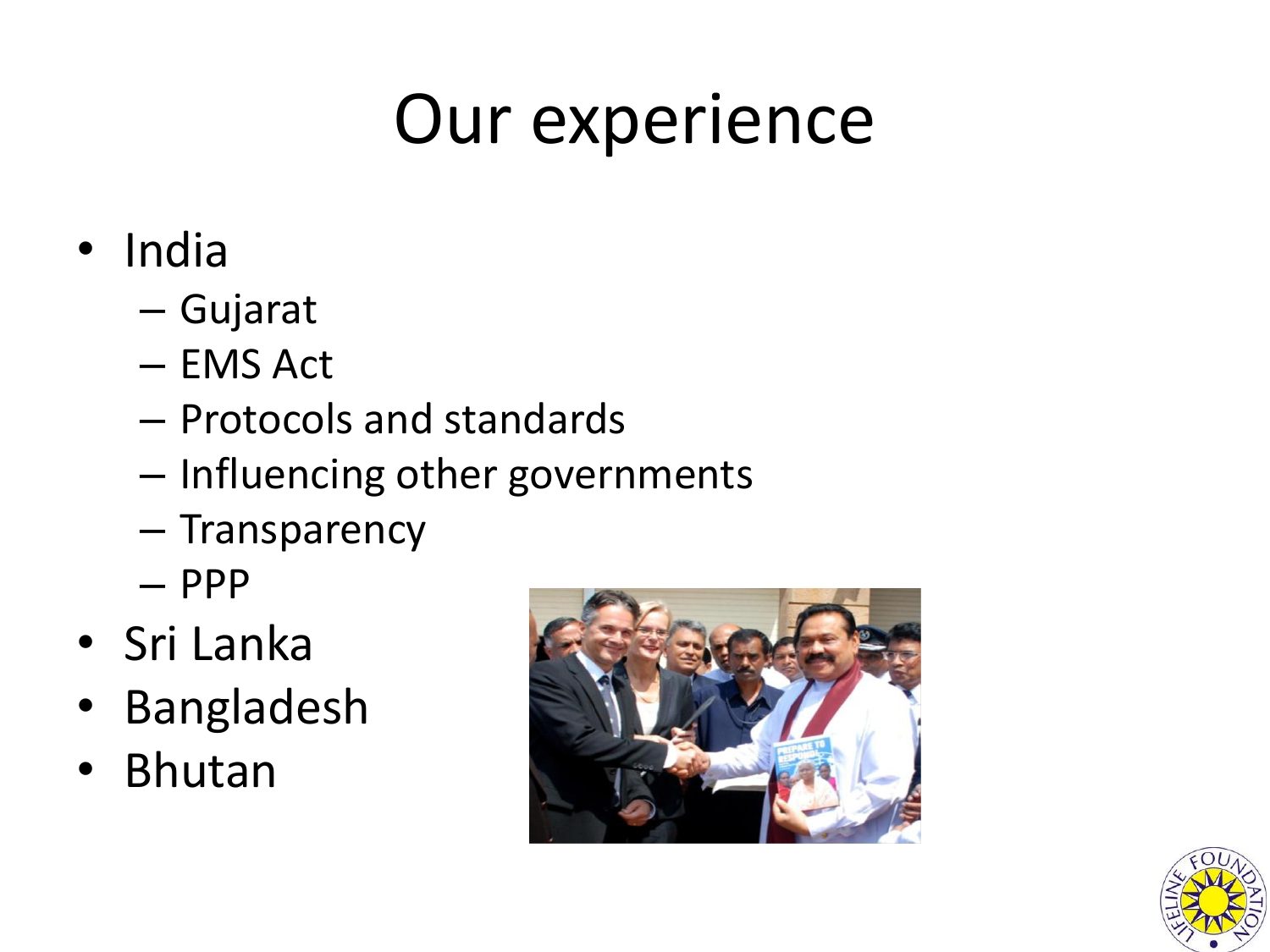### Proposed Organisational Structure

(in consultation with Dr Anantharaman)



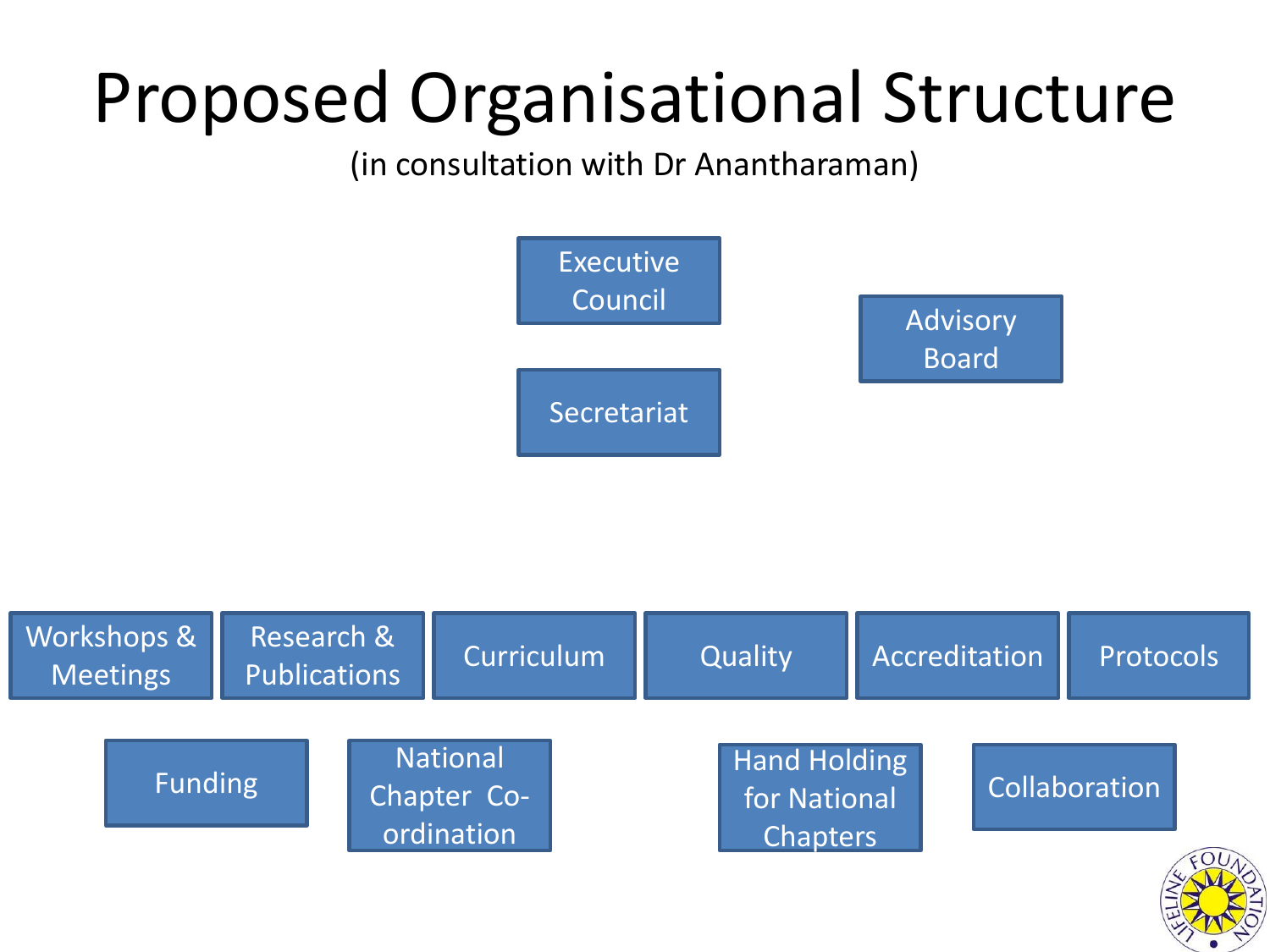#### Executive Council

#### WITH VOTING RIGHTS

- One member from each country present here – Founding members – permanent
- As new countries become members, presidents of their respective EMS Councils

#### WITHOUT VOTING RIGHTS

- Big EMS providers National and Multi-national
- EMS and EM experts (with approval from the EC)

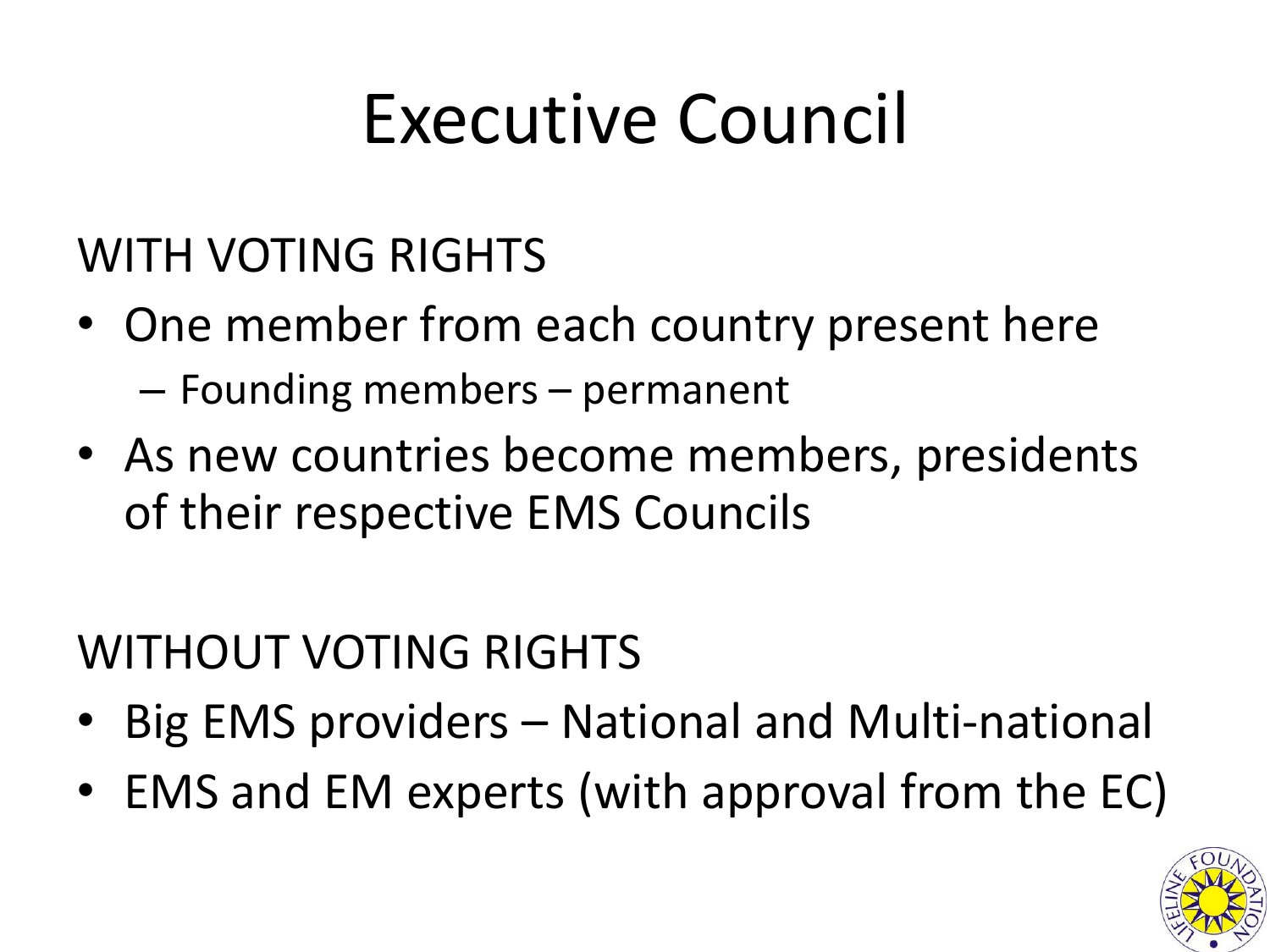## LIFELINE WISHES

- Formalise the Council here
- Elect Prof Ong as the Founding President
- His office or Lifeline Foundation could be the Permanent Secretariat
- Create a website [www.emsasia.org](http://www.emsasia.org/)
- Form rules and by rules and circulate through the internet
- Create sub-committees
- Have the 1<sup>st</sup> formal meeting at New Delhi in November on the sidelines of EMCON2012 to approve the rules and by rules
- Annual plans